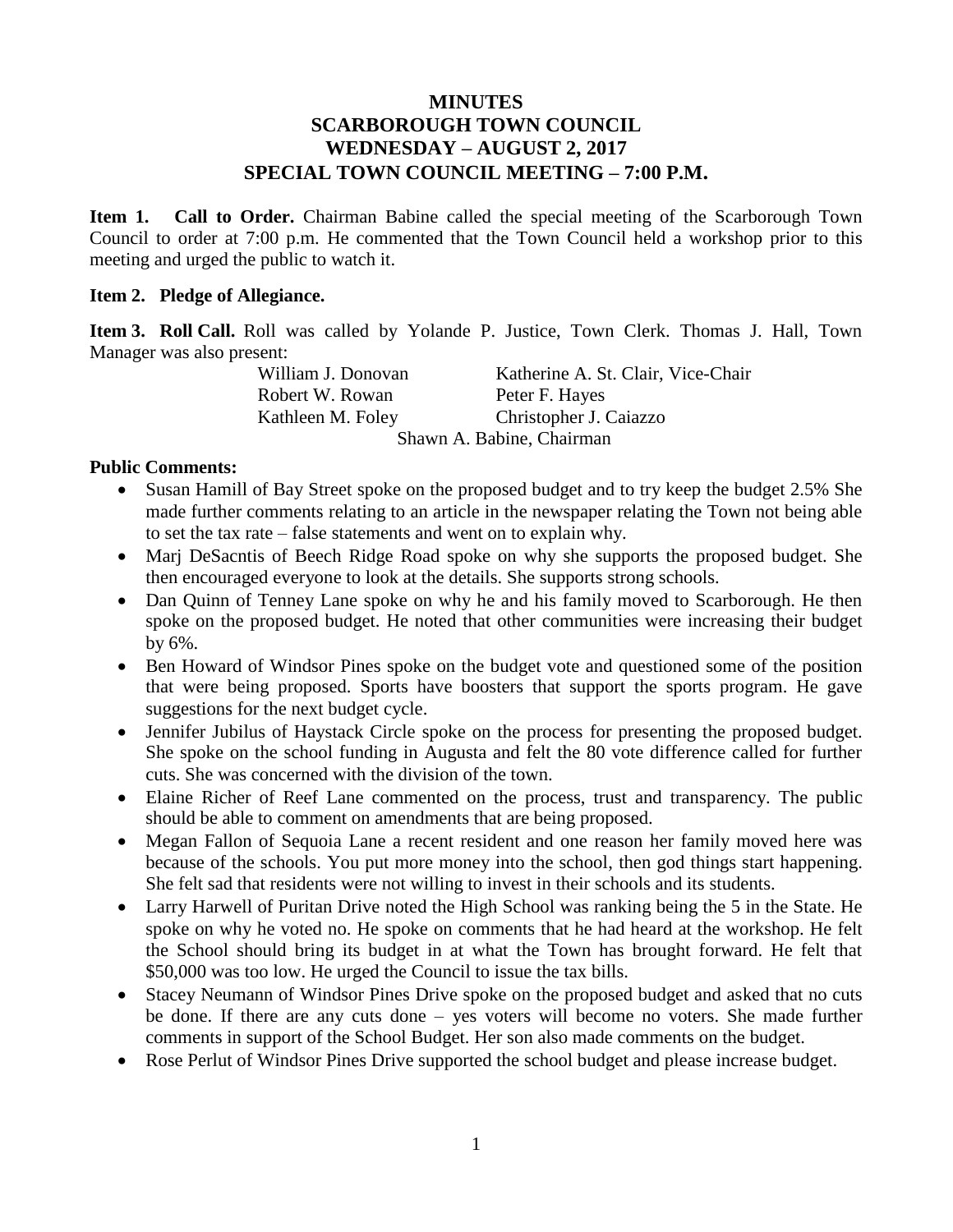- Sara Mullen of Gunstock Road spoke on why she felt why people voted the way they did. She did not support further cuts. The school does so much with so little. She encouraged no further cuts.
- Jackie Perry of Black Point Road and a member of the Board of Education commented on the booster groups and the money they could bring in; however, that money could change. She made further comments regarding the student/teacher ratio and the lack of one on one. The right facts need to be out there.
- Jess Libby of Black Point Road commented on the concerned taxpayer was concerned about the school keep their expenses at less than 3% and we did that. She urged the Council to not cut any further.
- Hillory Durgin of Sequoia Lane spoke on the distrust that she has heard in the public. She supports the school budget and she felt that 80 vote difference would not mandate a cut. With what is presented the tax rate would be fine.
- Ben Howard of Windsor Pines spoke on comments that had been made and went on to make further comments on the process and the right to vote.

**Order No. 17-070. Act on the request to certify the results from the July 25th School Budget Validation Referendum Election.** *[Town Clerk]* Motion by Councilor Rowan, seconded by Councilor St. Clair, to move approval to certify the results from the July 25th School Budget Validation Referendum Election, as follows:

Presented for certification by the Town Council, are the election results for the Special School Budget Referendum Election that were held on Tuesday, July 25, 2017:

### **School Budget Validation Referendum**

| Yes:    | 1,847  |
|---------|--------|
| No:     | 1,930* |
| Blanks: | 3      |

There are approximately 16,858 active voters on our voter registration list for this Election [does not include same day registration]. There were 3,780 voters who cast ballots in the July  $25<sup>th</sup>$  Election. There were 1,724 absentee ballots issued, of which 1,608 were accepted and processed. The percentage for voter turnout for this Election was 22%.

Vote 7 Yeas.

**Order No. 17-071. First reading and schedule a public hearing and the second reading on the FY2018 Municipal/School Budget.** *[Finance Committee]* Thomas J. Hall, Town Manager, gave a brief overview on this Order.

Motion by Chairman Babine, seconded by Councilor St. Clair to move approval of the first reading of the FY2018 School Budget and schedule the public hearing for Tuesday, August 8, 2017 and the second reading for Wednesday, August 16, 2017.

Motion by Councilor Caiazzo, seconded by Councilor Donovan, to move approval to amend the main motion by reducing the Schools Operating budget by \$50,000 bringing it to \$47,125,168.

Vote on Amendment: 5 Yeas. 2 Nays [Councilors Foley and Rowan].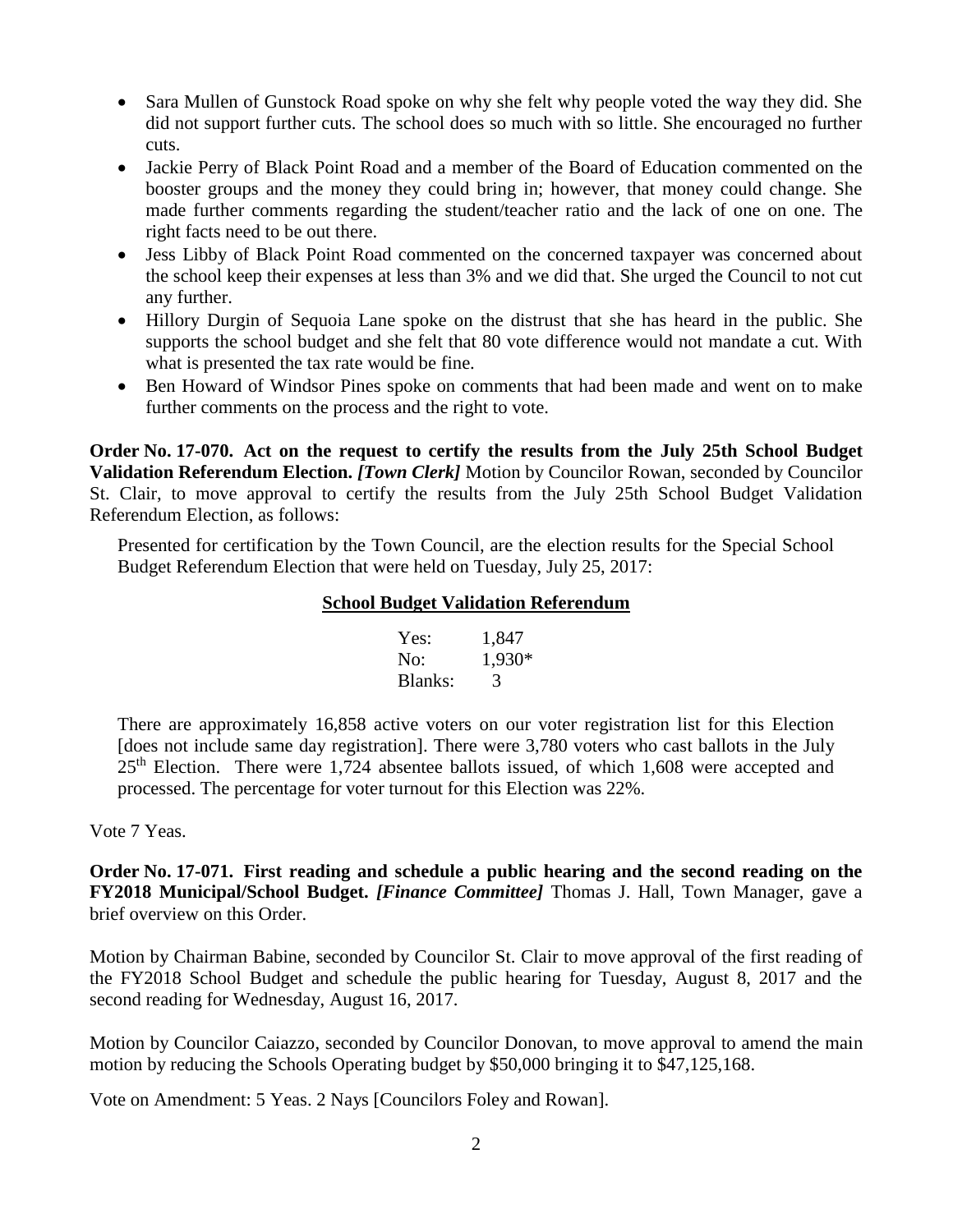Motion by Councilor Donovan, seconded by Councilor St. Clair, to move approval to amend the main motion as amended to combine the public hearing and the second reading on Tuesday, August 8, 2017.

Vote on Amendment: 2 Yeas.

5 Nays [Chairman Babine, Councilors Rowan, Foley, St. Clair and Hayes]

Main Motion as Amended:

## **Budget Order No. 17-071 – FY2018 School Budget**

Be it ordered that the Scarborough Town Council moves approval of the first reading on the Fiscal Year 2018 Budget and **schedule the public hearing for Tuesday August 8, 2017 and second reading for Wednesday, August 16, 2017.**

**WHEREAS,** the Scarborough Town Council adopted FY2018 Operational and Capital Budgets for the Town and the School on May 17th, with the passage of Order No. 17-030; and,

**WHEREAS,** pursuant to State law, the School Budget must be validated by the voters and it failed at a Special School Budget Validation Election held on June 13, 2017; and,

**WHEREAS,** the Scarborough Town Council adopted an amended FY2018 Operational and Capital Budgets for the Town and the School on July 5, 2017, with the passage of Order No. 17-063; and,

**WHEREAS,** pursuant to State law, the School Budget must be validated by the voters and it failed at a Special School Budget Validation Election held on July 25, 2017; and,

**WHEREAS,** the Town Council must resubmit an adjusted School Budget to the Voters for validation no less than ten (10) days and no more than forty-five (45) days from July 25, 2017, with the next School Budget Validation Referendum Election date consistent with any approval of Order 17-071; and,

**WHEREAS,** the budget is as follows:the Education Operating Budget in the sum of **\$47,175,168**, resulting in the Town of Scarborough raising the sum of **\$42,254,017** as the local share for the Education Operating Budget; and a Town Operating Budget of **\$32,589,519**, resulting in the local share for the municipal budget, the sum of **\$18,167,935,** resulting in a Total Net Budget of **\$62,724,112**, with a projected property tax rate increase of **2.99%**; and,

**NOW THEREFORE, BE IT ORDERED,** that the Scarborough Town Council moves approval of the amended Fiscal Year 2018 Town and School Budget in first reading; and,

**BE IT FURTHER ORDERED**, that School Budget be reduced by a total of **\$50,000** and therefore the Scarborough Town Council hereby appropriates, for school purposes, the Education Operating Budget, the new sum of **\$47,125,168**, resulting in the Town of Scarborough raising the sum of **\$42,204,017**, as the local share for the Education Operating Budget.

**BE IT FURTHER ORDERED,** that the final result of these changes produces a new Total Net Budget of \$62,674,112, resulting in a projected tax rate increase of 2.91%.

Vote: 5 Yeas. 2 Nays [Councilors Foley and Rowan].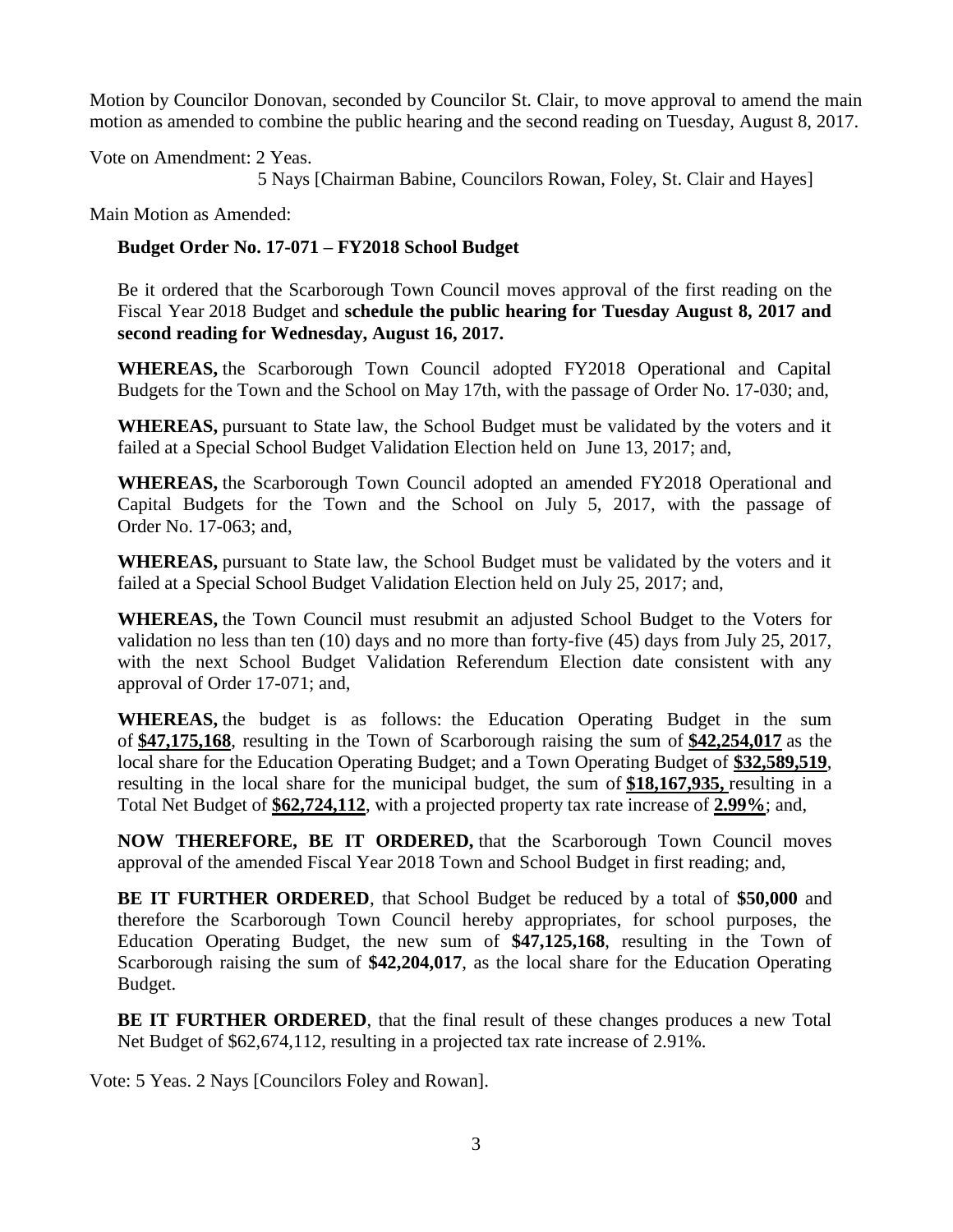**Order No. 17-072. Act on the request to set the date, time and location of the School Budget Validation Referendum for Tuesday, August 22, 2017.** *[Town Clerk]* Motion by Chairman Babine, seconded by Rowan, to move approval to set the date, time and location of the School Budget Validation Referendum for Tuesday, September 5, 2017, as follows:

### **WARRANT SPECIAL MUNICIPAL REFERENDUM ELECTION (20-A M.R.S.A. § 1486 and 2307) TOWN OF SCARBOROUGH Tuesday, September 5, 2017**

**Municipality:** Scarborough **Voting District:** Town Wide

**Voting Place Name:** Scarborough Municipal Building **Voting Location:** 259 US Route One

**Polls Open at 7:00 A.M. Polls Close at 8:00 P.M.**

**Absentee Ballot Processing (check all that apply):**

**Processed by:** Clerk (Centrally) **X** Warden (At Polls)

**Date/Time of Processing:**

# **Saturday, September 2, 2017**

1-Hour Inspection Time:

Time Processing Begins:

**Monday, September 4, 2017** Early Processing of Absentee Ballots:

1-Hour Inspection Time:

Time Processing Begins:

**X During** Election Day (9/05) Processing Time(s): 8:00 a.m. 11:00 a.m. 3:00 p.m. AND AFTER

**Only** after 8:00 p.m. on Election Day (9/05)

**----------------------------------------------------------------------------------------------------------------------------**

**Cumberland County, ss.** State of Maine

TO: Robert A. Moulton, the Chief of Police for the Town of Scarborough:

You are hereby required in the name of the State of Maine to notify the voters of the Town of Scarborough of the Special Municipal Referendum Election, as described in this warrant.

# **To the Voters of the Town of Scarborough:**

You are hereby notified that a Special School Budget Referendum Election will held at the Scarborough Municipal Building, located at 259 U.S. Route One, in the Town of Scarborough on Tuesday, September 5, 2017, for the purpose of determining the following question:

# **School Budget Validation Referendum Question No. 1:**

YES Do you favor approving the Scarborough School Budget for the upcoming school

NO year that was adopted at the latest Town of Scarborough budget meeting held on August 16, 2017?